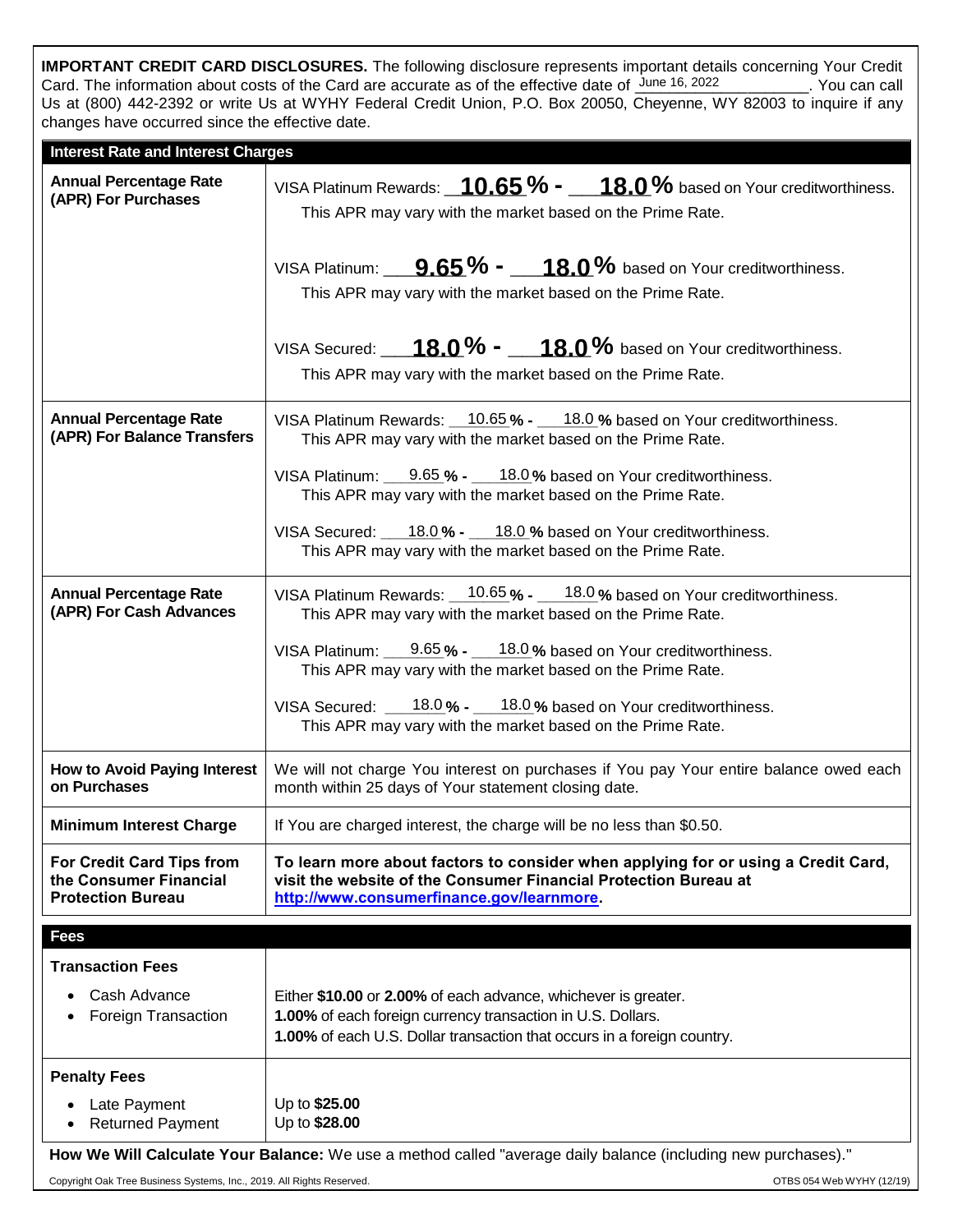**DEFINITIONS.** In this Agreement, the reference to "We," "Us," "Our" and "Credit Union" mean WYHY FEDERAL CREDIT UNION. The words "You" and "Your" mean each person who accepts this Agreement or uses the VISA Platinum Rewards, VISA Platinum or VISA Secured Credit Card. The words "Card" and "Credit Card" mean any VISA Platinum Rewards, VISA Platinum or VISA Secured Credit Card issued to You by Us and any duplicates or renewals. The word "Account" means the VISA Platinum Rewards, VISA Platinum or VISA Secured Account established for You under this Agreement. "Convenience Checks" mean the special Account access devices that We may provide for Your use from time to time. If this is a joint Account, read singular pronouns in the plural.

Left intentionally blank

**PROMISE TO PAY.** You understand that the following terms and conditions constitute Our Agreement with You. Your Account may be accessible through a variety of means which could include advance request forms, vouchers, checks, charge slips, convenience checks, Credit Cards and the l ke. Regardless of the access means, You promise to pay Us all amounts charged to Your Account by You or by any user who has access to Your Account, with actual, apparent or implied authority for use of Your Account, including Finance Charges and other fees or charges described herein.

**USE OF YOUR CARD.** You may use Your Card to buy goods and services in any place that it is honored and to get cash advances at participating financial institutions. You agree not to use Your Card for illegal transactions including, but not limited to, advances made for the purpose of gambling and/or wagering where such practices are in violation of applicable state and/or federal law.

**SECURITY.** Collateral (other than household goods or any dwelling) given as security under this Agreement or for any other loan You may have with Us will secure all amounts You owe Us now and in the future if that status is reflected in the "Truth-in-Lending Disclosure" in any particular Agreement evidencing such debt.

**CONSENSUAL LIEN ON SHARES. If You have been issued a Credit Card, You grant and consent to a lien on Your shares with Us (except for IRA and Keogh accounts) and any dividends due or to become due to You from Us to the extent You owe on any unpaid Credit Card balance.** 

**ACCOUNT RESTRICTIONS.** In order to receive and maintain a VISA Secured Credit Card, You agree to give Us a specific pledge of shares which will equal Your Credit Limit. In the event that You default on Your Account, We may apply these shares toward the repayment of any amount owed on Your Account. You may cancel Your Account at any time by paying any amounts owed on such Account. To be certain that Your entire balance and all advances on Your Account are paid, any shares pledged may not be available to You for 30 days after You have cancelled and any outstanding balance is paid in full.

**LINE OF CREDIT LIMITS.** You will be notified of each specific Credit Limit for which You are approved. Unless You are in default, any Credit Limits established for You will generally be self-replenishing as You make payments.

You will keep Your unpaid balance within Your Credit Limit set by Us, and You will pay any amount over Your Credit Limit on Our demand whether or not We authorize the advances which caused You to exceed Your Credit Limit. Even if Your unpaid balance is less than Your Credit Limit, You will have no credit available during any time that any aspect of Your Account is in default.

**JOINT ACCOUNTS.** Each Borrower will be responsible, jointly and severally, for the repayment of any amounts owed. If any Account access device, such as a Personal Identification Number (PIN) is requested and approved, You understand that any such Account access device(s) will be mailed only to the primary Borrower at the address that We have on file for You. We may refuse to follow any instructions which run counter to this provision.

**MINIMUM MONTHLY PAYMENTS (PAYMENT SCHEDULE).** Though You need only pay the Minimum Monthly Payments, You understand that You have the right to repay at any time without penalty. You also understand that You will only be charged periodic Finance Charges to the date You repay Your entire balance. You may make larger payments without penalty. Any partial payment or prepayment will not delay Your next scheduled payment. All payments to Us must be in lawful money of the United States. Except as required by law, the order in which We may apply payments shall be at Our discretion.

Any unpaid portion of the Finance Charge will be paid by subsequent payments and will not be added to Your principal balance. You understand that any delay in the repayment of Your unpaid balance will increase Your periodic Finance Charges and any acceleration in the repayment of Your unpaid balance will decrease Your periodic Finance Charges.

Minimum Payments will be an amount equal to 3.00% of Your new unpaid Account balance at the end of each billing cycle (rounded up to the nearest \$1.00), subject to the lesser of \$25.00 or Your Account balance, plus any portion of the Minimum Payments shown on prior statement(s) which remains unpaid, plus any amount that exceeds Your approved Credit Limit.

You may, by separate agreement, authorize Us to charge Your payment directly to Your share or share draft account.

**FINANCE CHARGES.** In the case of any transactions under Your Account, the balances subject to the periodic Finance Charge are the average daily transactions balances outstanding during the month (including new transactions). To get the average daily balances, We take the beginning balances of Your Account each day, add any new purchases, balance transfers, cash advances, insurance premiums, debit adjustments or other charges and subtract any payments, credits and unpaid Finance Charges. This gives Us the daily balances. Then, We add up all the daily balances for the billing cycle and divide them by the number of days in the billing cycle. The Finance Charge for a billing cycle is computed by multiplying the separate average daily balances that are subject to a Finance Charge by the applicable Daily Periodic Rate times the number of days in the billing cycle.

You can avoid Finance Charges on purchases by paying the full amount of the entire balance owed each month by the payment due date, which will be at least 25 days after Your statement closing date. Otherwise, the new balance of purchases, and subsequent purchases from the date they are posted to Your Account, will be subject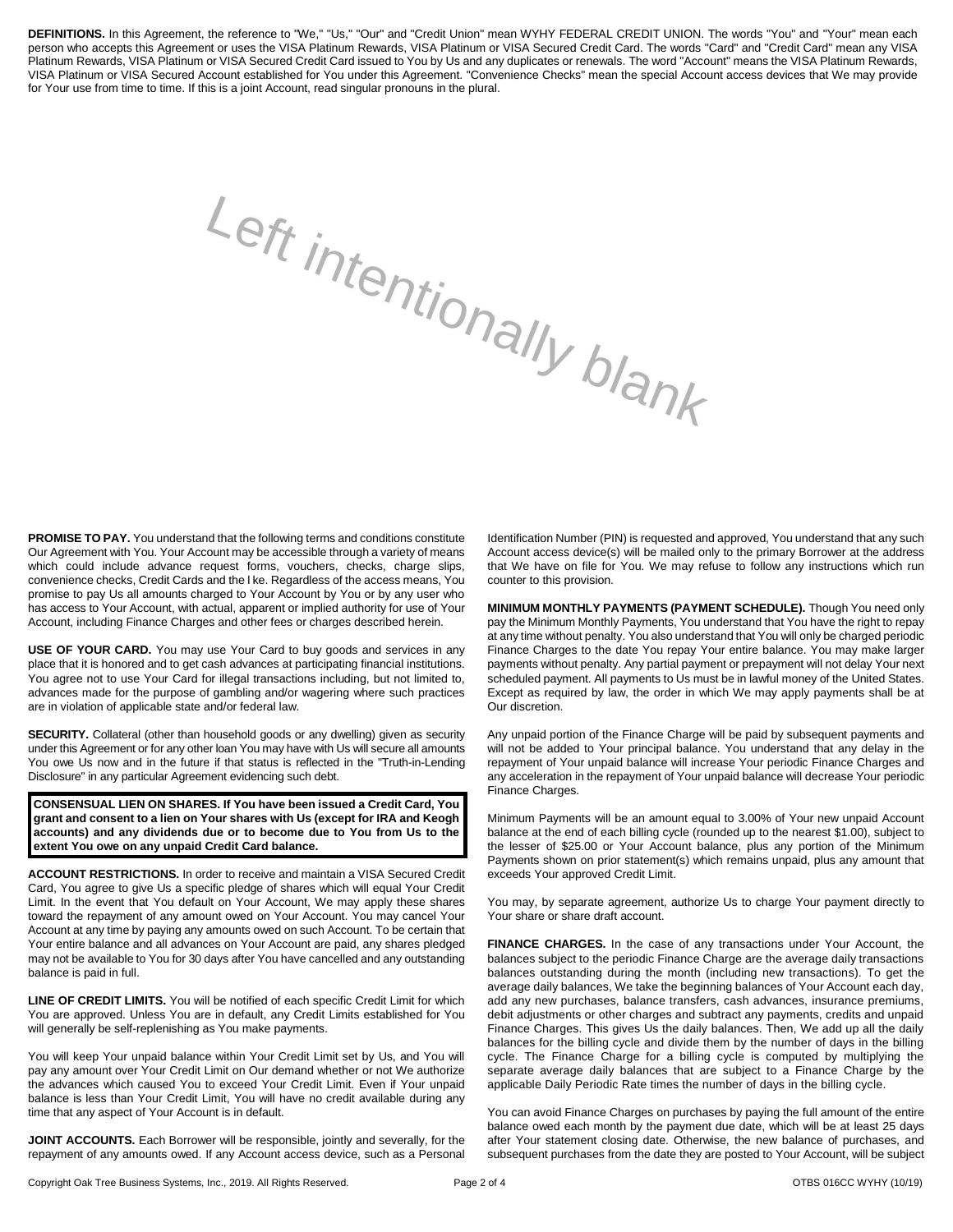to a Finance Charge. Cash advances and balance transfers are always subject to a Finance Charge from the later of the date they are posted to Your Account or from the first day of the billing cycle in which the transaction is posted to Your Account.

The minimum FINANCE CHARGE that You will be required to pay in any billing cycle that a Finance Charge is due is \$0.50.

**VARIABLE RATE.** All advances are subject to a Variable Rate which is based on the highest Prime Rate as published in the Money Rates section of The Wall Street Journal in effect on the 1st day of each calendar quarter of each year ("Index") plus Our Margin. The Index plus the Margin equals the Interest Rate. Changes in the Index will cause changes in the Interest Rate on the 1st day of the billing cycle that immediately follows a change in the Index. Increases or decreases in the Interest Rate will cause like increases or decreases in the Finance Charge and will affect the number of Your regularly scheduled payments. Your Interest Rate will never be greater than 18.00% and will apply to Your remaining principal balance.

**LATE CHARGE.** If Your payment is more than 10 days late, You will be charged the lesser of: (a) \$25.00; or (b) the amount of the required minimum payment.

**OTHER FEES AND CHARGES.** You will be charged the following fees associated with the use of Your Card: (a) the lesser of \$28.00 or the required minimum payment amount for any check (or other negotiable instrument used for payment) which is returned unpaid (b) a cash advance fee FINANCE CHARGE in amount equal to the greater of 2.00% of each advance or \$10.00; and (c) \$5.00 for each statement copy You request.

**PERIODIC STATEMENTS.** On a regular basis, You will receive a statement showing all transactions on Your Account including amounts paid and borrowed since Your last statement. We will mail You a statement each month in which there is a debit or credit balance or when a Finance Charge is imposed. We need not send You a statement if We feel Your Account is uncollectible or if We have started collection proceedings against You because You defaulted. EACH STATEMENT IS DEEMED TO BE A CORRECT STATEMENT OF ACCOUNT UNLESS YOU ESTABLISH A BILLING ERROR PURSUANT TO THE FEDERAL TRUTH-IN-LENDING ACT.

**OUR RESPONSIBILITIES TO HONOR CONVENIENCE CHECKS.** We are under no obligation to honor Your Convenience Checks if: (1) by paying a Convenience Check, You would exceed Your Credit Limit; (2) Your Cards or Convenience Checks have been reported lost or stolen; (3) Your Account has been cancelled or has expired. If a postdated Convenience Check is paid and, as a result, any other Convenience Check is returned unpaid, We are not responsible for any resulting loss or liability.

**DEFAULT.** You will be in default if: (a) You do not make any payment or perform any obligation under this Agreement, or any other agreement that You may have with Us; or (b) You should die, become involved in any insolvency, receivership or custodial proceeding brought by or against You; or (c) You have made a false or misleading statement in Your credit application and/or in Your representations to Us while You owe money on Your Account; or (d) A judgment or tax lien should be filed against You or any attachment or garnishment should be issued against any of Your property or rights, specifically including anyone starting an action or proceeding to seize any of Your funds on deposit with Us; and/or (e) We should, in good faith, believe Your ability to repay Your indebtedness hereunder is or soon will be impaired, time being of the very essence.

Upon any occurrence of default, We may, to the extent permitted by law, cancel Your rights under this Agreement, require the return of all access devices and declare the entire balance of Your Account immediately due and payable, without prior notice or demand.

**COLLECTION COSTS.** In the event collection efforts are required to obtain payment on this Account, to the extent permitted by law, You agree to pay all court costs, private process server fees, investigation fees or other costs incurred in collection and reasonable attorneys' fees incurred in the course of collecting any amounts owed under this Agreement or in the recovery of any Collateral.

**ENFORCEMENT.** We do not lose Our rights under this or any related agreement if We delay enforcing them. We can accept late payments, partial payments or any other payments, even if they are marked "paid in full" without losing any of Our rights under this Agreement. If any provision of this or any related agreement is determined to be unenforceable or invalid, all other provisions remain in full force and effect.

**NOTIFICATION OF ADDRESS CHANGE.** You will notify Us promptly if You move or otherwise have a change of address.

**CHANGE IN TERMS.** We may change the terms of this Agreement by mailing or delivering to You written notice of the changes as prescribed by the Federal Truth-In-Lending Act. To the extent permitted by law, the right to change the terms of this Agreement includes, but is not limited to, the right to change the periodic rate applicable to Your unpaid balance and/or future advances.

**CREDIT INSURANCE.** Credit insurance is not required for any extension of credit under this Agreement. However, You may purchase any credit insurance available through Us and have the premiums added to Your outstanding balance. If You elect to do so, You will be given the necessary disclosures and documents separately.

**INTEGRATED DOCUMENTS.** Any separate sheet of paper labeled "Additional Disclosure - Federal Truth-In-Lending Act," which is delivered prior to or together with this Agreement, or at a later date becomes an integrated part of this Agreement and Disclosure.

**CONSENT TO AGREEMENT.** You acknowledge receipt of a copy of this Agreement. By signing the application; or by using Your Account or any Account access device; or by authorizing another to use Your Account, You agree to and accept its terms.

**UPDATING AND DISCLOSING FINANCIAL INFORMATION.** You will provide facts to update information contained in Your original Account application or other financial information related to You, at Our request. You also agree that We may, from time to time, as We deem necessary, make inquiries pertaining to Your employment, credit standing and financial responsibility in accordance with applicable laws and regulations. You further agree that We may give information about the status and payment history of Your Account to consumer credit reporting agencies, a pro-spective employer or insurer, or a state or federal licensing agency having any apparent legitimate business need for such information.

**TERMINATION.** Either You or We may cancel Your Account at any time, whether or not You are in default. You will, in any case, remain liable to pay any unpaid balances according to the terms of Your Account.

**OWNERSHIP.** Your Card remains Our property and may be cancelled by Us at any time without notice. You agree to surrender Your Card and to discontinue its use immediately upon Our request.

**ISSUANCE OF A PERSONAL IDENTIFICATION NUMBER.** We will issue, upon Your request, a Personal Identification Number (PIN) for use with participating Automated Teller Machines (ATMs). This PIN is confidential and should not be disclosed to anyone. You may use Your PIN to access Your Account and all sums advanced will be added to Your Account balance. In the event a use of Your PIN constitutes an Electronic Fund Transfer, the terms and conditions of Your Electronic Fund Transfer Agreement may also affect Your rights.

**EFFECT OF AGREEMENT.** Even though the sales, cash advance, credit or other slips You may sign or receive when using Your Card contain terms, this Agreement is the contract which solely applies to all transactions involving the Card.

**UNAUTHORIZED USE.** You may be liable for the unauthorized use of Your Card. You will not be liable for the unauthorized use that occurs after You notify Us of the loss, theft, or possible unauthorized use by calling Us at (800) 449-7728 or by writing to Us at Customer Service, P.O. Box 31112, Tampa, Florida 33631-3112. In any case, Your liability will not exceed \$50.00.

**REFUSAL TO HONOR CARDS OR CONVENIENCE CHECKS.** We are not liable for the refusal or inability of merchants, financial institutions and others to accept the Cards or Convenience Checks, or electronic terminals to honor the Cards or complete a Card withdrawal, or for their retention of the Cards or Convenience Checks.

**FOREIGN TRANSACTIONS.** For transactions initiated in foreign countries and foreign currencies, the exchange rate between the transaction currency and the billing currency (U.S. Dollars) will be: (a) a rate selected by VISA from the range of rates available in wholesale currency markets for the applicable central processing date, which rate may vary from the rate VISA itself receives; or (b) the governmentmandated rate in effect for the applicable central processing date. For transactions that are initiated in a foreign currency, You will be charged 1.00% of the final settlement amount. For transactions occurring in foreign countries and initiated in U.S. Dollars, You will be charged 1.00% of the final settlement amount.

**TRANSACTION SLIPS.** Your monthly statement will identify that merchant, electronic terminal or financial institution at which transactions were made, but sales, cash advance, credit or other slips cannot be returned with the statement.

**LOST CARDS OR CONVENIENCE CHECKS.** To report lost or stolen Credit Cards or Convenience Checks, You will immediately call Us at (800) 449-7728 or write to Us at Customer Service, P.O. Box 31112, Tampa, Florida 33631-3112.

**CREDITS.** If a merchant who honors Your Card gives You credit for returns or adjustments, they will do so by sending Us a slip which will be posted to Your Account. If Your credits and payments exceed what You owe Us, We will hold and apply this credit against future purchases and cash advances, or if it is \$1.00 or more refund it on Your written request or automatically deposit it to Your share account after six months.

**GOVERNING LAW.** This Agreement is controlled and governed by the laws of the State of Wyoming, except to the extent that such laws are inconsistent with controlling federal law.

Copyright Oak Tree Business Systems, Inc., 2019. All Rights Reserved. Page 3 of 4 Page 3 of 4 OTBS 016CC WYHY (10/19)